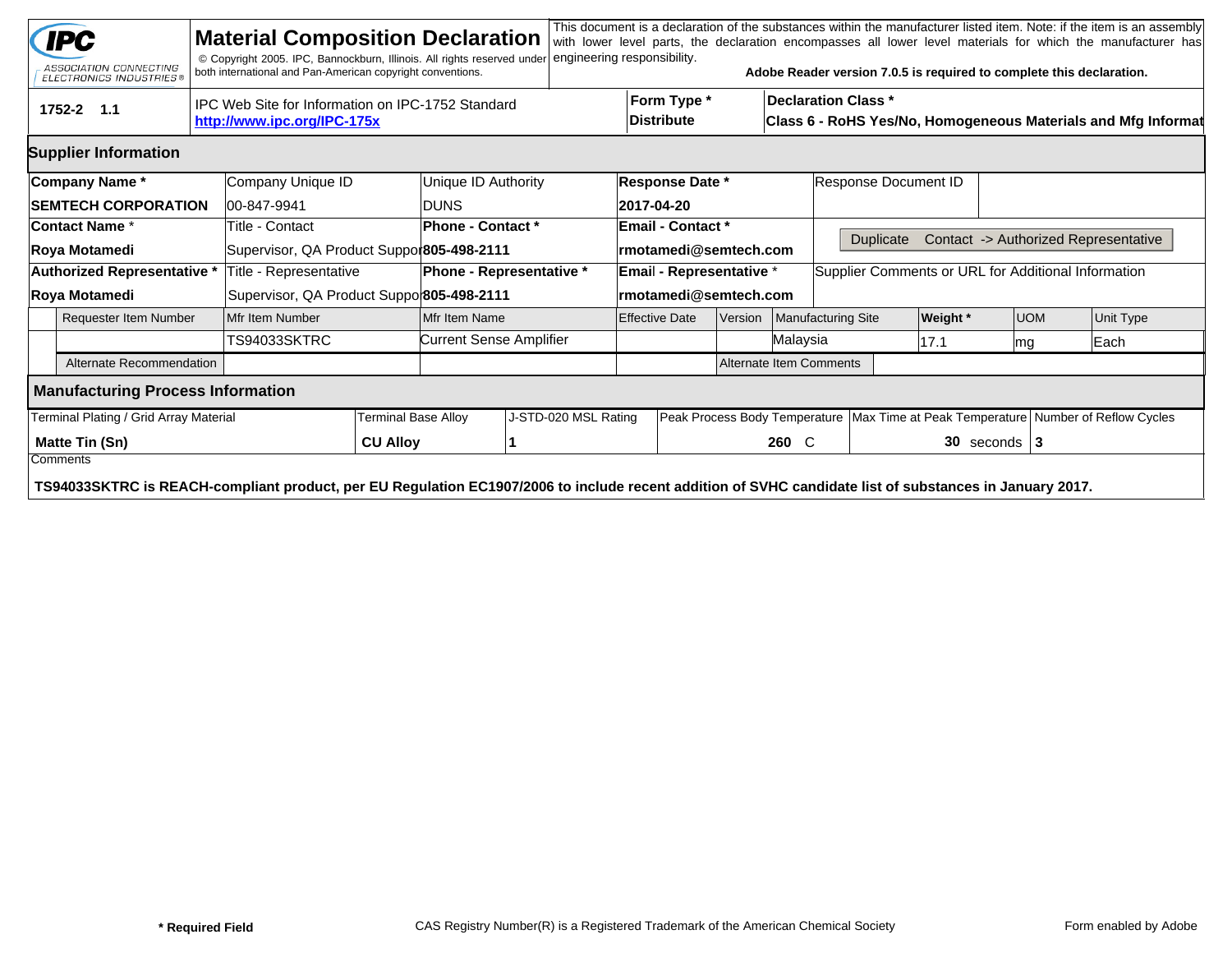| Save the fields in<br><b>Export Data</b><br>this form to a file | Import fields from a<br>Import Data<br>file into this form                                                                                                                                                                                                                                                                                                                                                                                                                                                                                                                                                                                                                                                                                                                                                                                                                                                                                                                                                                                                                                                                                                                                                                                                                                                                                                                                                                                                                                                                                                                                                                                                                                                                                                                                                                                                                                                                                                                                                                                                                  | Clear all of the<br>fields on this form | <b>Reset Form</b> | Lock the fields on this<br>form to prevent changes | Lock Supplier Fields |
|-----------------------------------------------------------------|-----------------------------------------------------------------------------------------------------------------------------------------------------------------------------------------------------------------------------------------------------------------------------------------------------------------------------------------------------------------------------------------------------------------------------------------------------------------------------------------------------------------------------------------------------------------------------------------------------------------------------------------------------------------------------------------------------------------------------------------------------------------------------------------------------------------------------------------------------------------------------------------------------------------------------------------------------------------------------------------------------------------------------------------------------------------------------------------------------------------------------------------------------------------------------------------------------------------------------------------------------------------------------------------------------------------------------------------------------------------------------------------------------------------------------------------------------------------------------------------------------------------------------------------------------------------------------------------------------------------------------------------------------------------------------------------------------------------------------------------------------------------------------------------------------------------------------------------------------------------------------------------------------------------------------------------------------------------------------------------------------------------------------------------------------------------------------|-----------------------------------------|-------------------|----------------------------------------------------|----------------------|
| <b>RoHS Material Composition Declaration</b>                    |                                                                                                                                                                                                                                                                                                                                                                                                                                                                                                                                                                                                                                                                                                                                                                                                                                                                                                                                                                                                                                                                                                                                                                                                                                                                                                                                                                                                                                                                                                                                                                                                                                                                                                                                                                                                                                                                                                                                                                                                                                                                             |                                         |                   | <b>Declaration Type *</b>                          | Detailed             |
| <b>RoHS Directive</b><br>2002/95/EC                             | RoHS Definition: Quantity limit of 0.1% by mass (1000 PPM) in homogeneous material for: Lead (Pb), Mercury, Hexavalent Chromium, Polybrominated Biphenyls (PBB),<br>Polybrominated Diphenyl Ethers (PBDE) and quantity limit of 0.01% by mass (100 PPM) of homogeneous material for Cadmium                                                                                                                                                                                                                                                                                                                                                                                                                                                                                                                                                                                                                                                                                                                                                                                                                                                                                                                                                                                                                                                                                                                                                                                                                                                                                                                                                                                                                                                                                                                                                                                                                                                                                                                                                                                 |                                         |                   |                                                    |                      |
|                                                                 | Please indicate whether any homogeneous material (as defined by the RoHS Directive, EU 2002/95/EC and implemented by the laws of the European Union member states) of the part identified on this form contains lead, mercury,<br>chromium, polybrominated biphenyls and/or polybrominated diphenyl ethers (each a ?RoHS restricted substance?) in excess of the applicable quantity limit identified above. If a homogeneous material within the part contains<br>excess of an applicable quantity limit, please indicate below which, if any, RoHS exemption you believe may apply. If the part is an assembly with lower level components, the declaration shall encompass all such components<br>gathered the information it provides in this form using appropriate methods to ensure its accuracy and that such information is true and correct to the best of its knowledge and belief, as of the date that Supplier complet<br>Company will rely on this certification in determining the compliance of its products with European Union member state laws that implement the RoHS Directive. Company acknowledges that Supplier may have relied on informati<br>completing this form, and that Supplier may not have independently verified such information. However, in situations where Supplier has not independently verified information provided by others, Supplier agrees that, at a<br>certifications regarding their contributions to the part, and those certifications are at least as comprehensive as the certification in this paragraph. If the Company and the Supplier enter into a written agreement with r<br>conditions of that agreement, including any warranty rights and/or remedies provided as part of that agreement, will be the sole and exclusive source of the Supplier?s liability and the Company?s remedies for issues that a<br>provides in this form. In the absence of such written agreement, the warranty rights and/or remedies of Supplier's Standard Terms and Conditions of Sale applicable to such part shall apply. |                                         |                   |                                                    |                      |
| <b>RoHS Declaration *</b>                                       | - Item(s) does not contain RoHS restricted substances per the definition above                                                                                                                                                                                                                                                                                                                                                                                                                                                                                                                                                                                                                                                                                                                                                                                                                                                                                                                                                                                                                                                                                                                                                                                                                                                                                                                                                                                                                                                                                                                                                                                                                                                                                                                                                                                                                                                                                                                                                                                              |                                         |                   | Supplier Acceptance * Accepted                     |                      |
| above and choose all applicable exemptions.                     | Exemptions: If the declared item does not contain RoHS restricted substances per the definition above except for defined RoHS exemptions, then select the corresponding response in the RoHS Declaration                                                                                                                                                                                                                                                                                                                                                                                                                                                                                                                                                                                                                                                                                                                                                                                                                                                                                                                                                                                                                                                                                                                                                                                                                                                                                                                                                                                                                                                                                                                                                                                                                                                                                                                                                                                                                                                                    |                                         |                   |                                                    |                      |
| <b>Declaration Signature</b>                                    |                                                                                                                                                                                                                                                                                                                                                                                                                                                                                                                                                                                                                                                                                                                                                                                                                                                                                                                                                                                                                                                                                                                                                                                                                                                                                                                                                                                                                                                                                                                                                                                                                                                                                                                                                                                                                                                                                                                                                                                                                                                                             |                                         |                   |                                                    |                      |
|                                                                 | Instructions: Complete all of the required fields on all pages of this form. Select the "Accepted" on the Supplier Acceptance drop-down. This will display the signature area. Digitally sign                                                                                                                                                                                                                                                                                                                                                                                                                                                                                                                                                                                                                                                                                                                                                                                                                                                                                                                                                                                                                                                                                                                                                                                                                                                                                                                                                                                                                                                                                                                                                                                                                                                                                                                                                                                                                                                                               |                                         |                   |                                                    |                      |

 $Supplier$  Digital Signature  $|{\sf Roya}$  Motamedi Digital Digital Signature  $\mathbb{R}$ 

DN: cn=Roya Motamedi, o=Semtech Corporation, ou=QA, email=rmotamedi@semtech.com, c=US Date: 2017.04.20 10:00:56 -07'00'

the declaration (if required by the Requester) and click on Submit Form to have the form returned to the Requester.